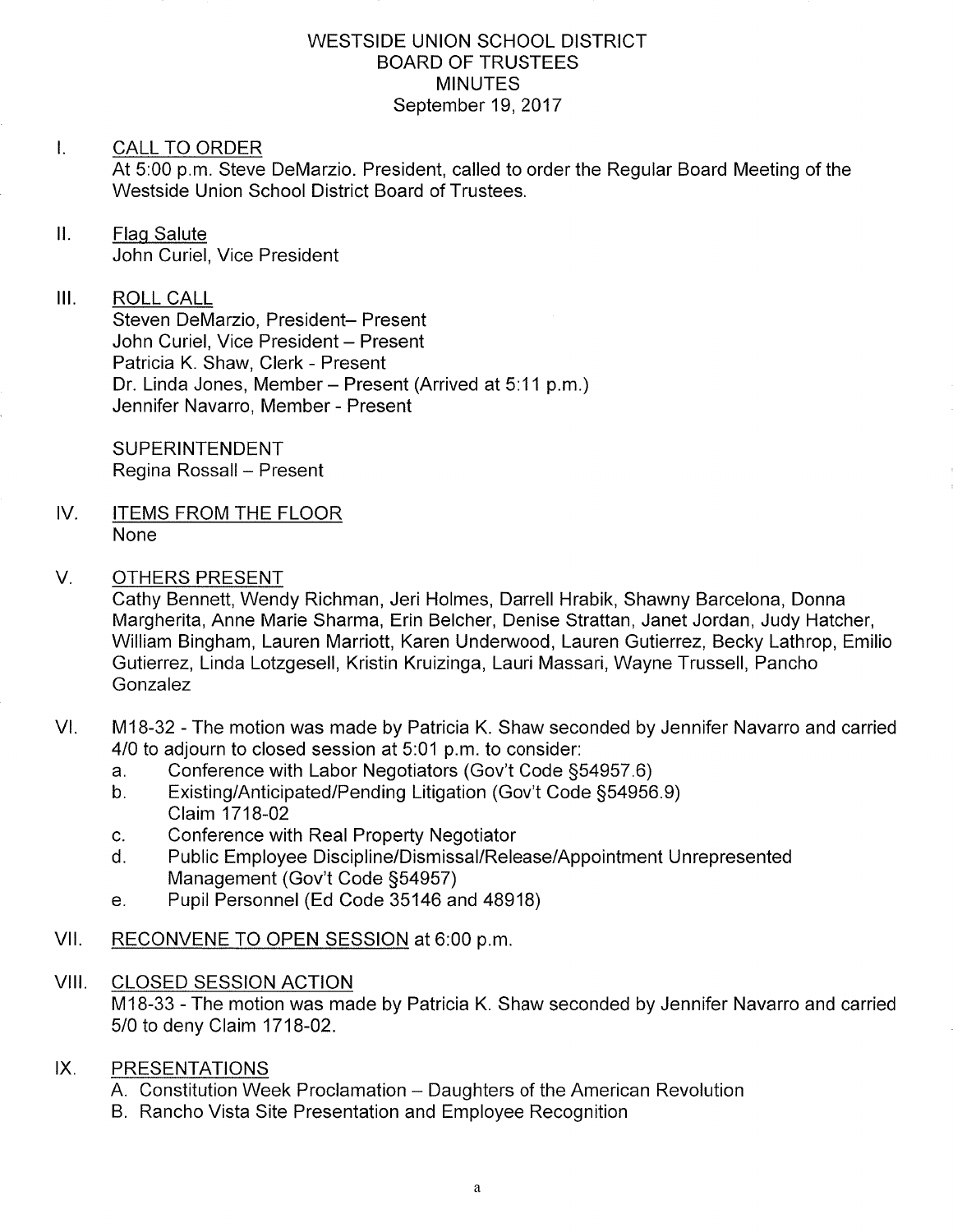## Minutes Regular Board Meeting

# September 19, 2017<br>X. HEARING SESSION/STAFF REPORTS

A. Board Comments:

Jennifer Navarro - Rancho Vista is very near and dear to my heart as my daughters attended Rancho Vista. I am grateful to be here to see Rancho Vista's presentation this evening. Keep up the good work. Go Rocketsll Last week I visited Gregg Anderson and next week I will be visiting Joe Walker.

Linda Jones - Great job, I am proud of what you are doing at Rancho Vista. Being in the classroom, we get bombarded by so many tasks. Our students come in many types of packages; it's so important that we make a difference in the life of every student. <sup>I</sup> have to remind myself to pat my students on the back for the things they do. Kudos to all the supports at Rancho Vista. ln our effort to take care of our students, we need to remember to take care of ourselves also.

Patricia K. Shaw - I visited Rancho Vista during Back to School Night; the level of enthusiasm was refreshing. Kudos to Hillview for collecting school supplies for Kate School District in Houston, Texas.

John Curiel – It's always good to see what is going on at Rancho Vista. I enjoyed your facts and figures and what you are doing for your students and the diversity that you face. Rancho Vista always does a good job with their students; my children also attended Rancho Vista. Congratulations to those who received service pins this evening.

Steve DeMarzio – Rancho Vista, you do an outstanding job of giving all students an environment to succeed. Some of those students give the staff challenges but you have highlighted some of the issues and are taking steps to address them. Congratulations to those who received service pins this evening. I also had site visits to Hillview, Del Sur, and Sundown. What great campuses we have.

- B. **Staff Reports** 
	- 1. Assistant Superintendent Administrative Services Shawn Cabey
		- a. I would like to thank Rancho Vista for all your incredible patience while we were redoing your office.
		- b. Congratulations on your scores.
		- c. lt was very encouraging to hear that teachers are using technology in their lessons. We are seeing that more and more teachers are using technology as part of their instruction.
	- 2. Assistant Superintendent Educational Services Marguerite Johnson
		- a. Congratulations to all of you who received service pins this evening. b. Rancho Vista, thank you for what you do for students.
			-
		- c. Cathy, nice presentation this evening.
	- 3. Deputy Superintendent Robert Hughes
		- a. Rancho Vista, a very interesting and informative presentation. I missed Mr. Hrabik singing a song this evening.
		- b. WAVE meets tomorrow, September 20,2017 , for our monthly meeting
		- c. We have the AVC Tailgate Party on Saturday, September 23, 2017, starting at 4:00 p.m.
	- 4. Superintendent Regina Rossall

Mrs. Rossall reviewed the following items with ihe Trustees:

a. Rancho Vista, great job. I would like to echo what Shawn said, you never once complained about the time it took to remodel your office; thank you for your patience. lt was a hard way to get a new office.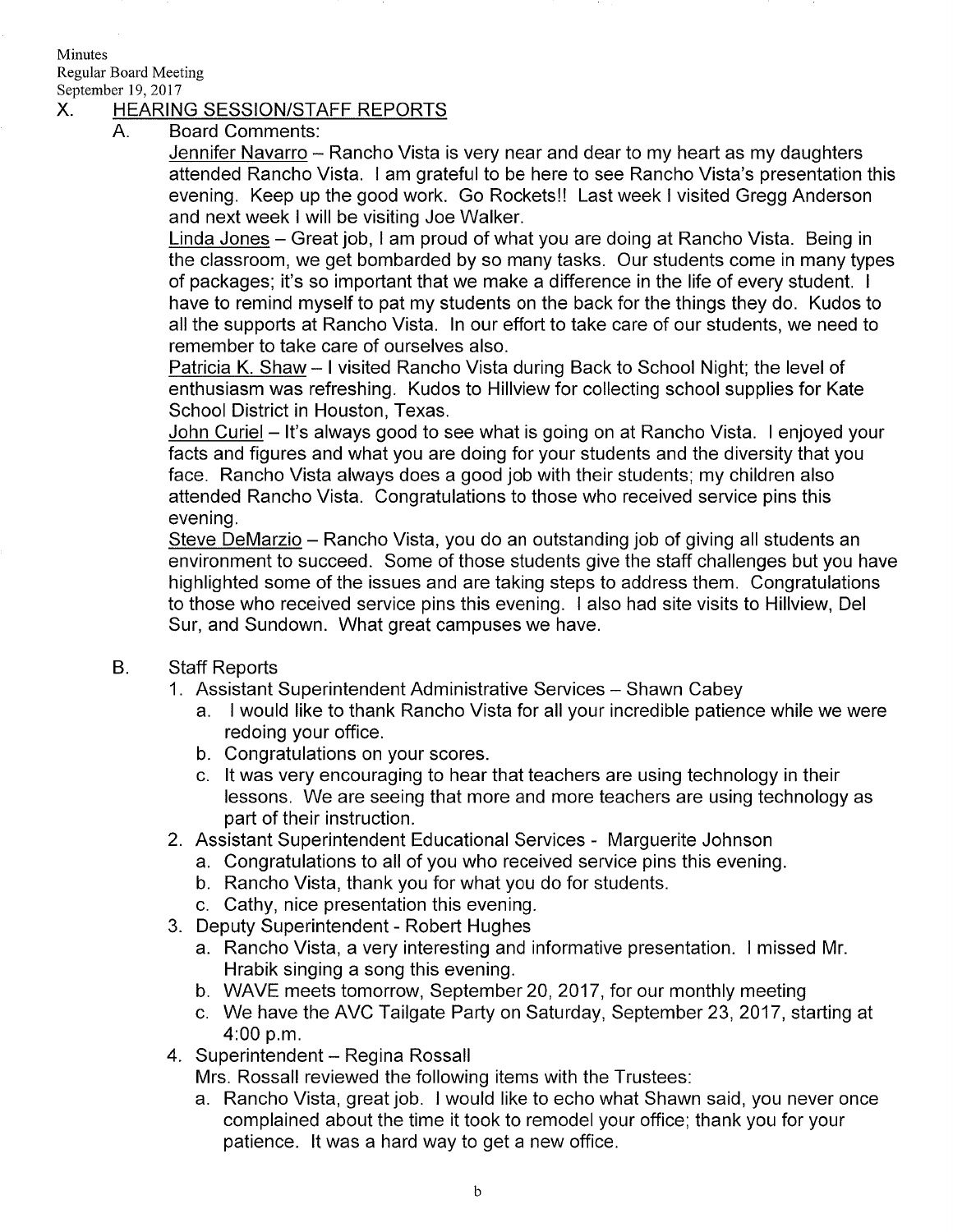- b. Nice presentation, I appreciate you sharing personal stories of your students. Unfortunately, if we don't get a records request for a student that is not showing up to school, that student stays on our roll. lf we never get a request, the student will be identified as a drop out.
- c. Our schools are doing a great job in collecting school supplies for Kate Schoo District. We have a community member who will ship or they will deliver the items to Houston. We received a call today from the person overseeing the collected items for Kate School District. I appreciated the front page article in today's Valley Press about the donations.
- d. Our district was awarded the AIRE Award at the AVAQMD Governing Boarc Meeting today for the Stand By Me App that was created from Joe Walker's lnnovations class taught by Virginia lrvin . lt's great to see our kids parlicipating in these types of events.
- On Saturday we have the AVC Tailgate party. We have arranged tours of the e campus for our students. This is a great opportunity for our students and we thank the Marroquin family for sponsoring this event. The students get very excited about the football players visiting their school.
- We are up about 124 students from this time last year; 60 of these students are f coming to us with lEPs. This is an interesting shift in the demographics for the district.
- g. Thank you Rancho Vista for your support of our students
- XI. PERSONAL APPEARANCES
	-
	- A. Westside Union Teachers Association Representative Bob Dunham, President<br>B. California School Employee Association Representative Jeri Holmes, President<br>C. Parent Teachers Association Representative<br>D. WAVE Represen
	- - - $\bullet$  AVC Tailgate September 23, 2017, 4:00 p.m.
- Xll. ITEMS FROM THE FLOOR Continued None
- XIII. PUBLIC HEARING None

### XIV. BUSINESS SESSION

- 
- A. Organizational/Governance<br>1. M18-34 Item 1. Approval of the agenda of the Regular Board Meeting of September 19,2017, as submitted. The motion was made by Patricia K. Shaw seconded by Linda Jones and carried 5/0.
- 2. M18-35 Items  $2a 2g$ . The motion was made by John Curiel seconded by Linda<br>Jones and carried 5/0 to approve the consent agenda.
	- 2a Minutes of the Regular Meeting on September 5, 2017<br>2b Fundraising Authorizations<br>2c Gifts to the District
	-
	-
	- 2d Personnel Report<br>2e Purchase Orders
	-
	- 2f Consultant/Contract Agreement Schedule<br>2g Conference/Workshop Schedule
	-